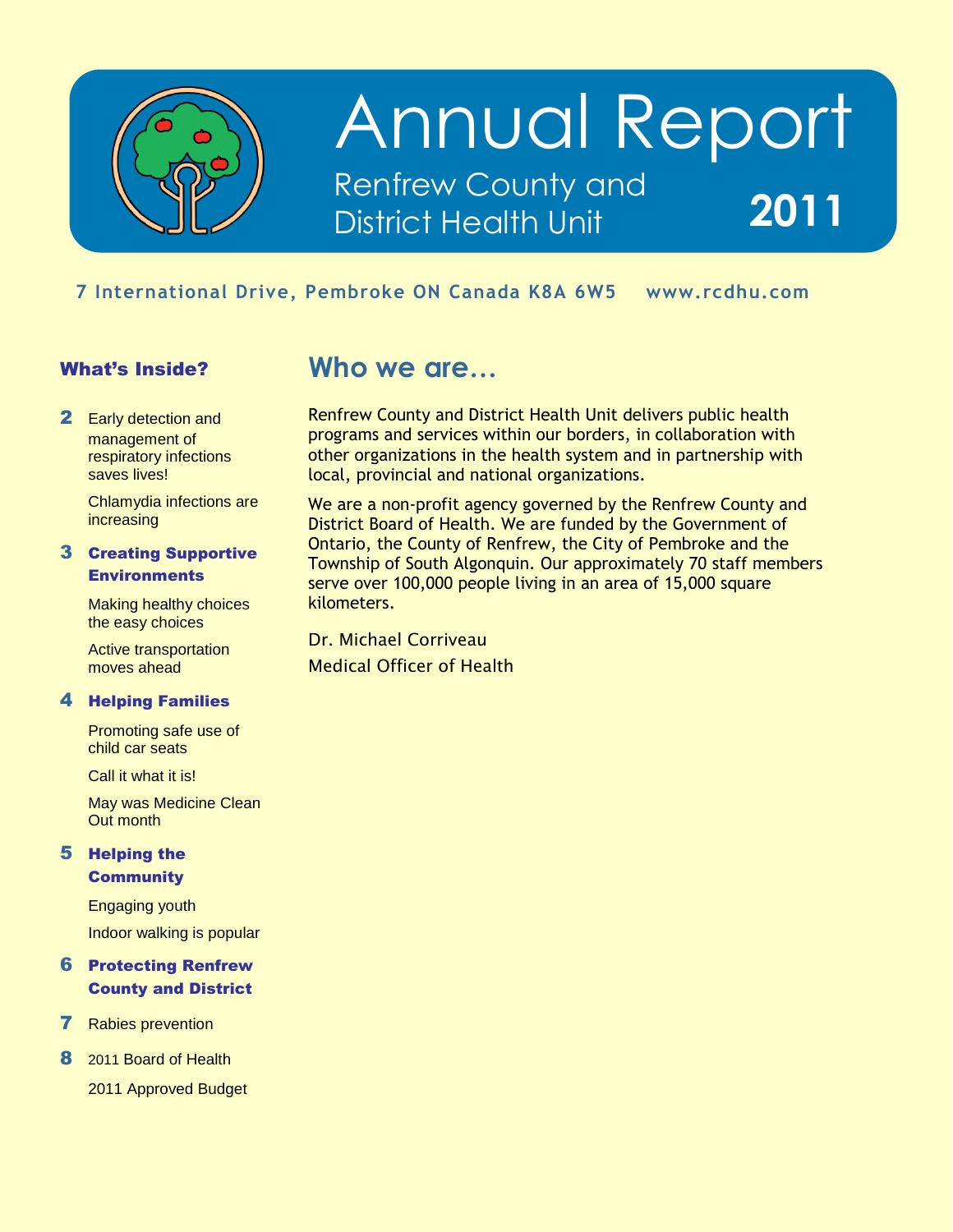18 respiratory outbreaks were declared in longterm care homes and retirement homes

244 cases of Chlamydia were reported in 2011, up from 154 in 2010 86% of people infected were between the ages of 15 and 29

## **Early detection and management of respiratory infections saves lives!**

Long Term Care (LTC) Homes and Retirement Homes are places where any one of our loved ones or ourselves may live as we grow older.

Staff at these homes know that when residents begin to experience symptoms of a respiratory illness they need to respond quickly, as respiratory infections are easily spread and can lead to complications and even death. Caring for ill residents requires skillful management, and the Health Unit is mandated to help.

LTC and Retirement Homes report to the Health Unit as soon as two residents experience respiratory symptoms within a 48-hour period. When we receive a report, Public Health Nurse Colleen Musclow responds. Colleen offers to assist staff at the Home in their efforts to prevent the spread of the illness. When a respiratory outbreak is officially declared, Colleen reports required information to the Ontario Ministry of Health and Long-Term Care.

Colleen offers to meet with staff at their Respiratory Outbreak Management meeting. She discusses the collection of samples to be sent to a lab to identify the illness, and completes with staff a checklist of measures that need to be in place to manage the outbreak.

"Every respiratory outbreak is different," commented Colleen. "It's important to evaluate each one to learn from our experiences and prepare for the next one, so that we can continue to be effective in protecting the health of loved ones."

## **Chlamydia infections are increasing**

The Health Unit is responsible for tracking and controlling the spread of over 50 infectious diseases that must be reported to us for follow-up. Of these diseases, Chlamydia is of particular concern because the number of cases has increased markedly over the past 10 years, both locally and across Ontario.

Chlamydia is a sexually transmitted infection that is spread from person to person through unprotected oral, anal or vaginal intercourse.

Chlamydia is treatable with an antibiotic, but if left untreated it can lead to serious health problems and sterility. Since people infected with Chlamydia often have no symptoms, they can pass it on to sexual partners without realizing it.

People who are at risk of [getting Chlamydia](http://www.phac-aspc.gc.ca/publicat/std-mts/chlam-eng.php) should get tested every year for sexually transmitted infections even if they feel well. Reduce the risk of Chlamydia by not having sex or getting tested with every new partner before having sex and always using condoms.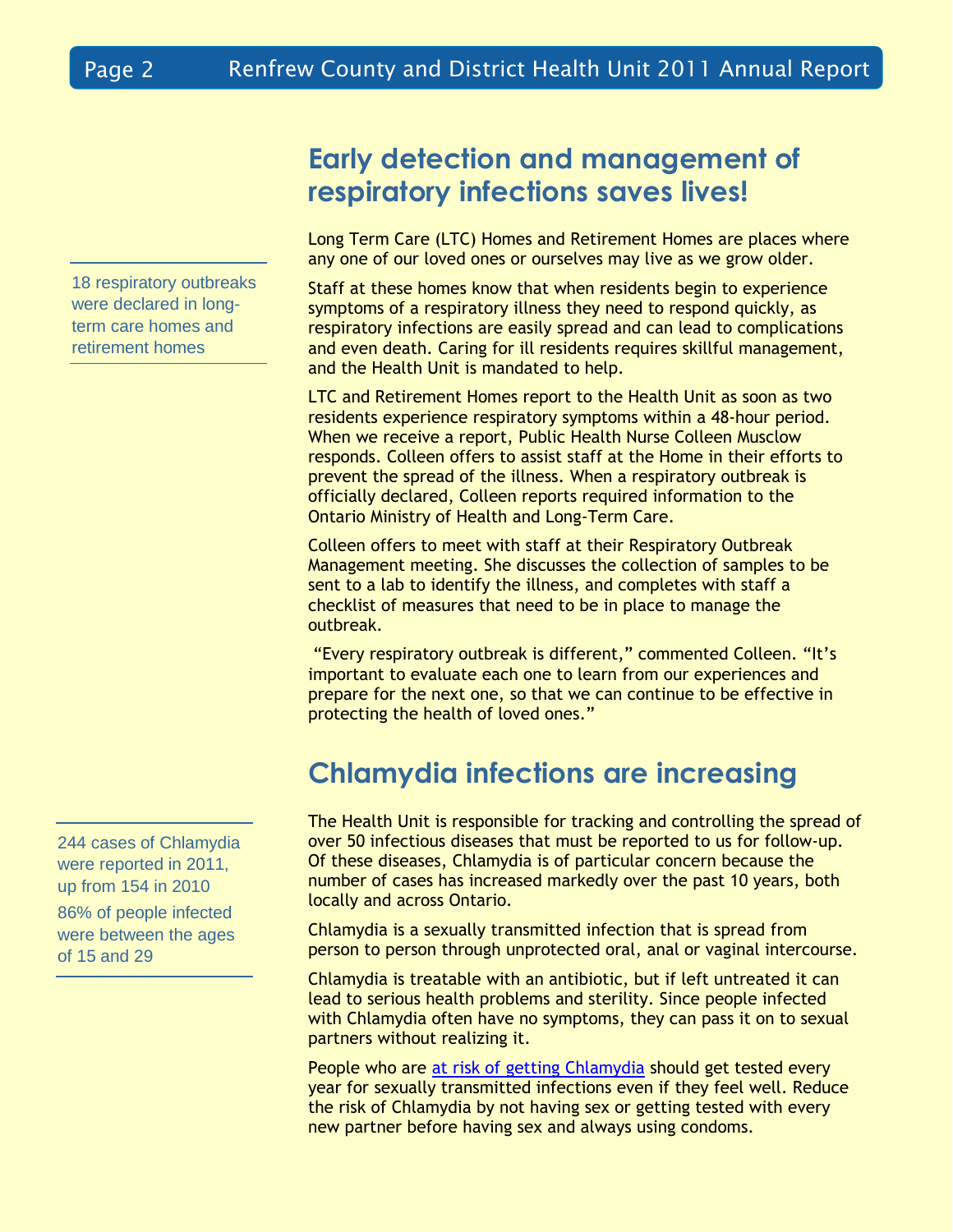## **Creating Supportive Environments**

*Poor eating habits can have lasting effects on children's health, learning and school performance. Wellnourished children are more likely to get the energy they need to grow, be active, stay healthy and do well at school.*

## **Making healthy choices the easy choices for students**

The [Healthy School Nutrition Environment Campaign](http://www.rcdhu.com/Pages/ChronicDisease/school-nutrition-environment.html) brought together members of school communities to take action on creating a culture that values and supports healthy eating.

We launched the campaign in October at St. James Catholic School (Eganville), Our Lady of Fatima Catholic School (Renfrew), Sherwood Public School (Barry's Bay) and Champlain Discovery Public School (Pembroke).

"A healthy nutrition environment exists when a school promotes healthy eating for students through words *and* actions," said Carolyn Froats-Emond, Registered Dietitian, who spearheaded the campaign.

"The Ministry of Education's School Food and Beverage Policy, which was introduced in January 2010, is part of creating a healthy nutrition environment," explained Carolyn. "Other ways that schools can reinforce healthy eating include: offering healthy choices at the school breakfast program or for classroom celebrations and sporting events; fundraising with oranges instead of chocolate bars; using stickers or extra gym time instead of candy to reward behaviour; and sharing tips on packing healthy lunches and snacks with parents."

Campaign activities included distributing print resources to area schools. A series of radio and newspaper advertisements urged community members to support healthy eating in schools. Health Unit staff presented to school councils, worked with individual schools to identify priority areas for change, and facilitated action planning.

The Healthy School Nutrition Environment Campaign was supported by the Renfrew County District School Board, the Renfrew County Catholic District School Board, a local physician, Champlain Cardiovascular Disease Prevention Network, KidActive and Renfrew County Food for Learning.

## **Active transportation moves ahead**

The Health Unit promoted active transportation by participating in the drafting of an [Active Transportation Strategy](http://www.physicalactivitynetwork.ca/active-transportation) for Renfrew County. We also engaged two schools in [School Travel Planning,](http://www.saferoutestoschool.ca/school-travel-planning) which encourages more children to walk and wheel safely to school.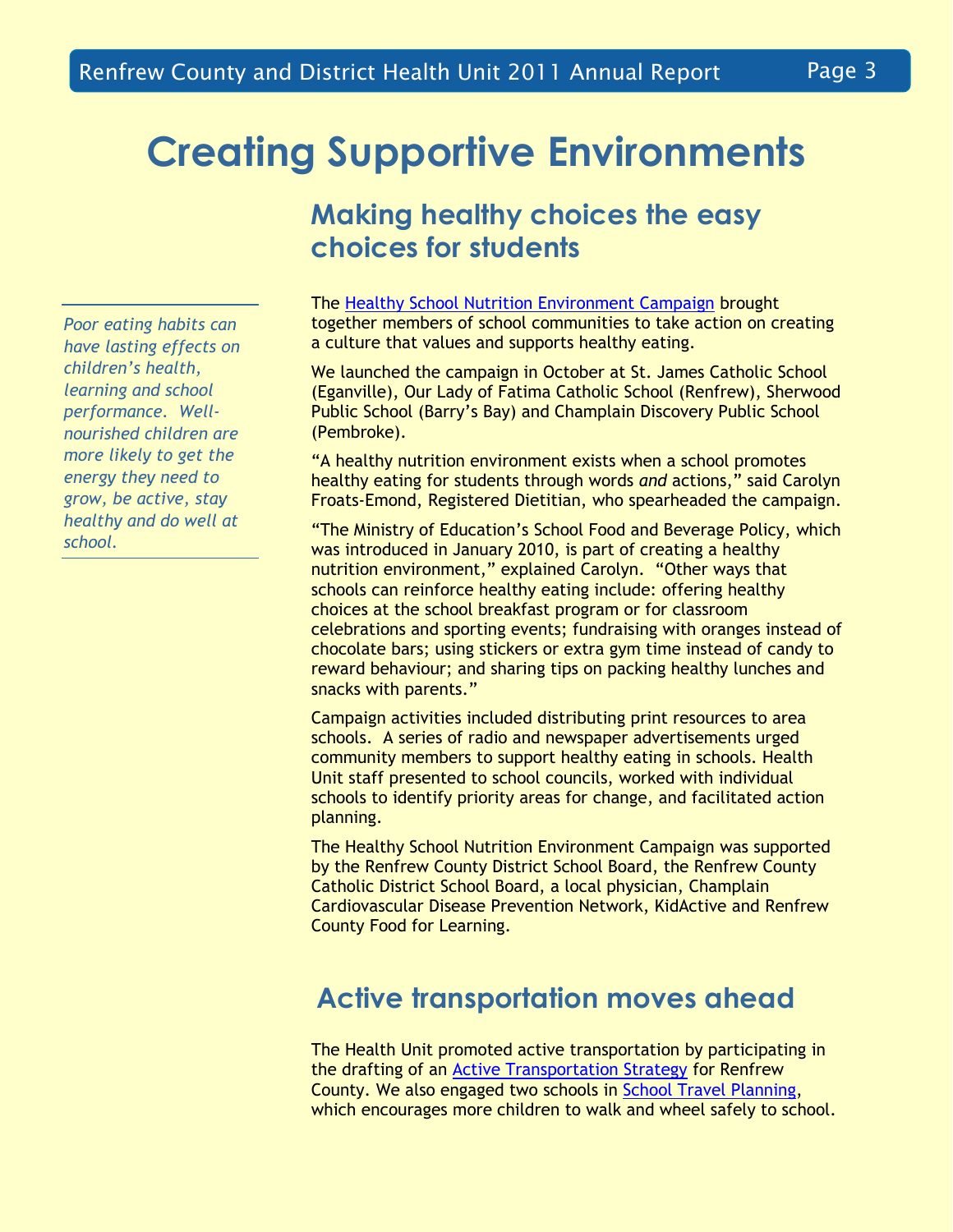15 car seat inspector technicians were trained and 6 previously trained technicians received refresher training

Campaign promotions included letters, media releases, pens and magnets distributed to workplaces and media outlets

Residents returned over 250 bags of medication during Medicine Clean Out month

## **Helping Families**

## **Promoting safe use of child car seats**

Child car seats can save lives. However, most are not used properly. That's why the Health Unit is a member of the Renfrew County Car Seat Safety Coalition and the Eastern Ontario Car Seat Coalition. Together, we promote the proper use of child car seats.

In 2011 the Health Unit sponsored a technician training course and a refresher training for previously trained technicians. These technicians from other community organizations provide car seat inspections for parents and caregivers throughout the year.

Public Health Nurses and Home Visitors provide car seat safety education at [prenatal classes,](http://www.rcdhu.com/Pages/ChildHealth/classes-prenatal.html) [home visits,](http://www.rcdhu.com/Pages/ChildHealth/hbhc.html) [Child Health Clinics,](http://www.rcdhu.com/Pages/ChildHealth/clinics-child-health.html) [Well Baby Drop-ins](http://www.rcdhu.com/Pages/ChildHealth/clinics-well-baby-dropin.html) and Prenatal Nutrition Program sessions.

## **Call it what it is!**

The **No More Accidents** communication campaign was an effort to change the language we use to describe injuries and their causes. Communication materials declared, "No more ACCIDENTS! Call it what it is…injury, collision, incident or crash."

"Changing the language we use can help people understand that injuries CAN be prevented," said Health Promoter Jen Dykxhoorn, who worked on the campaign.

The campaign aimed to raise awareness that referring to an injurycausing event as an 'accident' is both misleading and inappropriate. This will help us shift our attention to the causes of injuries, and focus on strategies for preventing them.

### **May was Medicine Clean Out month**

The **Medicine Clean Out** campaign encouraged people to return expired, leftover and unlabelled medications to a participating pharmacy or household hazardous waste depot for safe and free disposal. It also increased awareness that medicine is hazardous waste and should not be thrown in the garbage or flushed down the toilet.

Renfrew County and District Health Unit staff planned and implemented the annual campaign with the Renfrew County Injury Prevention Committee for Older Adults. Promotional materials were distributed to health care providers and participating pharmacies, and advertisements were place in all local newspapers.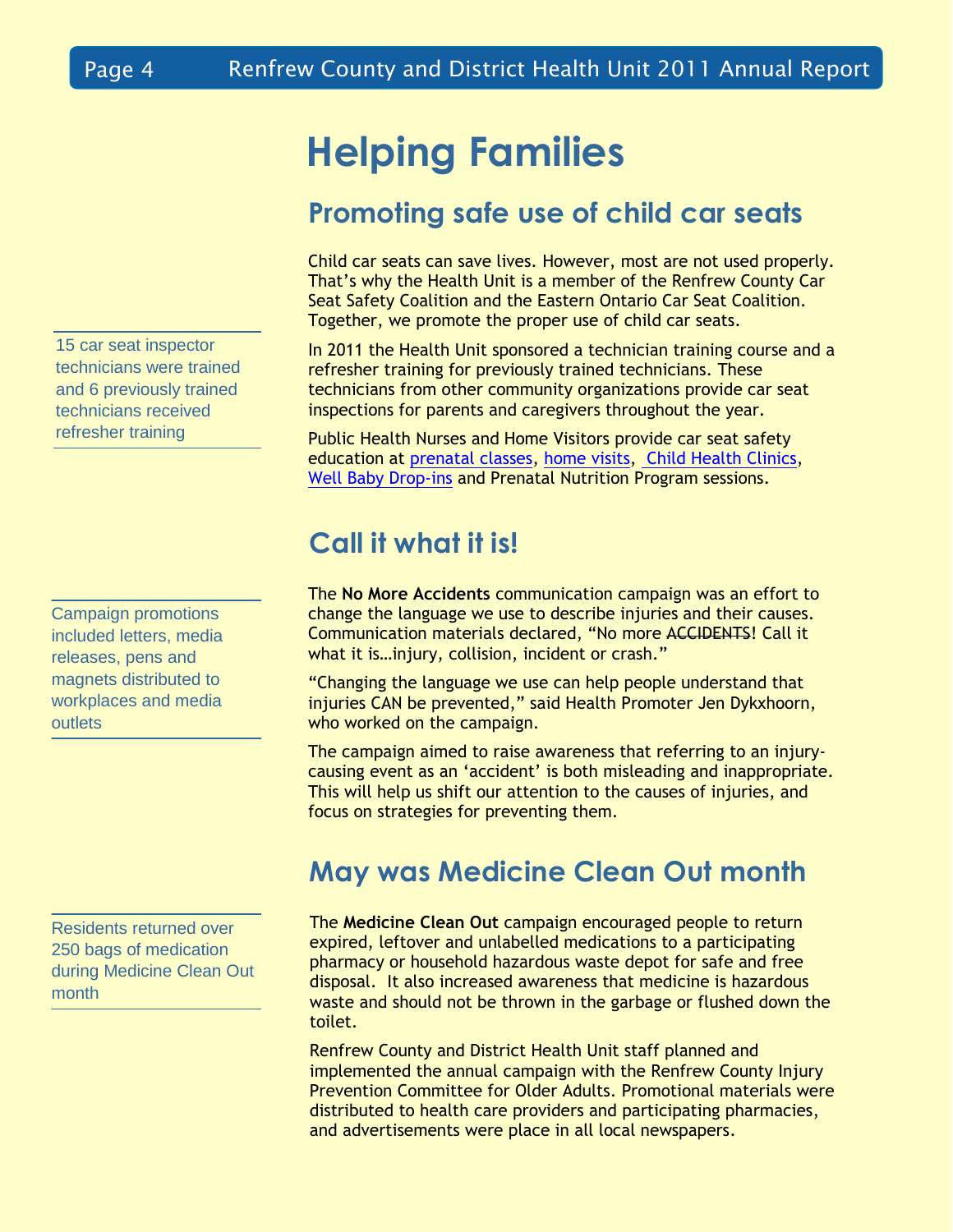**Helping the Community**

## **Engaging youth in issues important to them**

Youth engagement is about empowering all youth as valued partners in addressing issues that affect them personally and/or are important to them. Health Units across Ontario are using youth engagement as a strategy to support the development of healthy behaviours.

In 2011, we carried out several [youth engagement](http://www.rcdhu.com/Pages/ChronicDisease/youth-engagement.html) activities:

- $\bullet$ Provided support to three high schools to plan and implement Youth Engagement Healthy Schools Initiatives.
- Provided [Engagement in Action](http://www.youthadvocacy.ca/training/training-topic/engagement-action-youth-development-healthier-youth) training from the Youth [Advocacy Training Institute.](http://www.youthadvocacy.ca/) 35 staff from local health and social service organizations learned about the youth development approach and how to engage youth in health promotion efforts.
- Provided [Influencing Public Policy](http://www.youthadvocacy.ca/training/training-topic/influencing-public-policy) training from the Youth  $\bullet$ Advocacy Training Institute. 14 youth participated.
- Carried out the local component of the East Region Tobacco Control Area Network's [Photovoice](http://smokefreeeast.blogspot.ca/2011/08/photovoice.html) project. Youth in Renfrew County and District submitted over 80 photos depicting a health and wellness issue that mattered to them. Photos and narratives were displayed in public places.

## **Indoor walking is popular**

Get W.I.T.H. It! [\(Walking in the Halls\)](http://www.stepscount.com/pedometer-resources/pr-mwp-get-with-it.php) has been a popular way for Renfrew County and District residents to stay physically active during the winter months. This indoor walking program operates at six area high schools and Mirimichi Lodge.

Get W.I.T.H. It! was developed by StepsCount in partnership with community organizations in Renfrew County and District in 2006. Since then we have responded to numerous requests from organizations across Canada that are interested in replicating the program.

Get W.I.T.H. It! is a partnership between the Health Unit, StepsCount, Renfrew County District School Board, Renfrew County Catholic District School Board, Renfrew County Paramedic Service, University of Ottawa Heart Institute, Physical Activity Network Renfrew County and community volunteers.

*Youth engagement means amplifying young people's voices and leadership, creating safe spaces where they can discuss issues that affect their lives and take action.*

Over 1,000 people of all ages and abilities participated in Get W.I.T.H. It!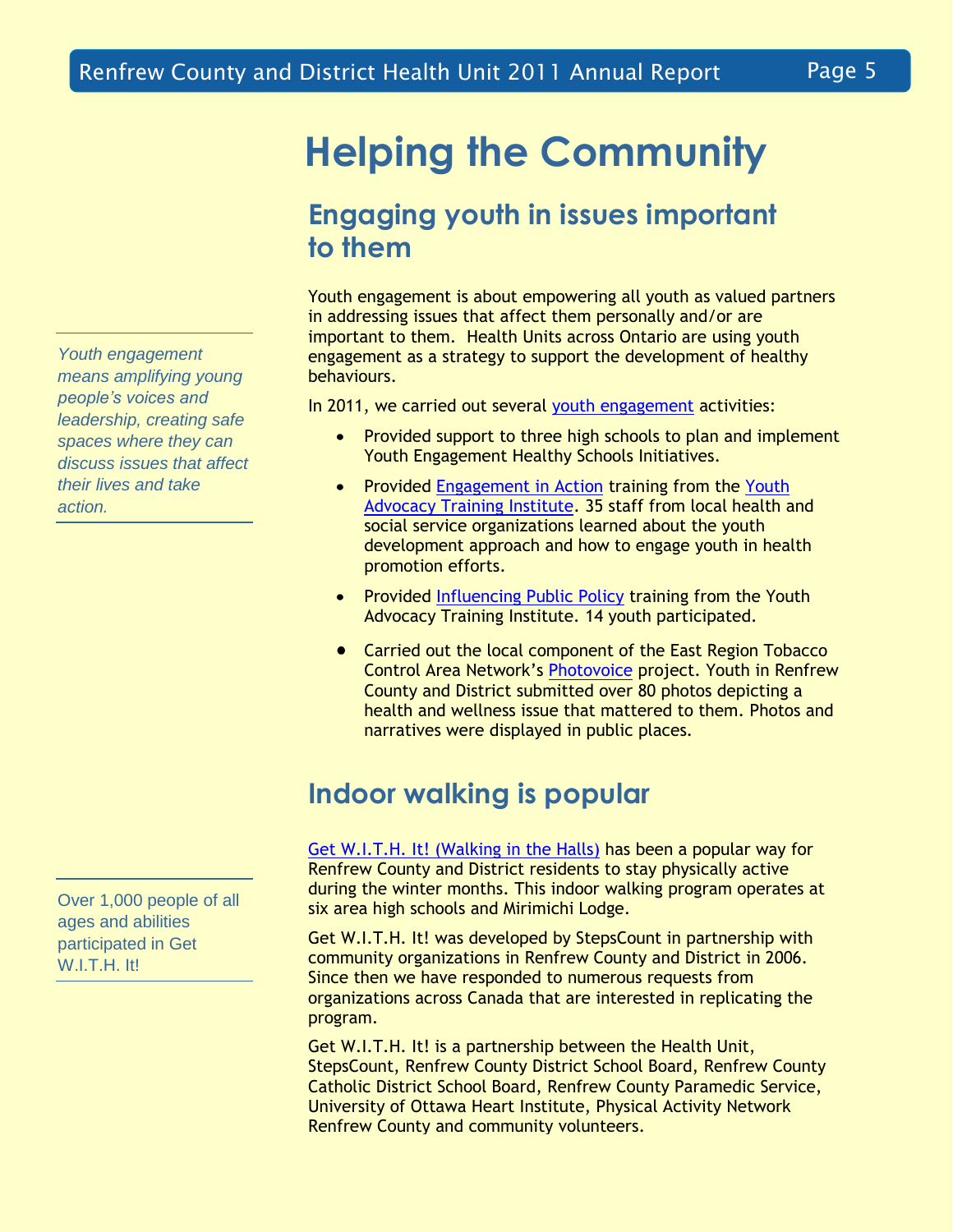## **Protecting Renfrew County and District**

### **Safe Food Program**

- 1,349 routine inspections of food premises
- 206 re-inspections to ensure corrective actions were taken
- 31 complaints investigated
- 75 food-related inspections at special events
- 23 food safety courses resulted in 458 people certified as Safe Food **Handlers**
- 6 food recall inspections completed

### **Safe Water Program**

- 455 compliance inspections of water systems
- 55 adverse water results from regulated systems investigated
- 19 boil water orders/drinking water advisories issued
- 6,500 private water samples submitted to the provincial laboratory through the Health **Unit**
- 222 inquiries due to private water sample results
- 1,590 recreational beach samples collected from 24 beaches and 1 beach posted as unsafe for swimming

### **Small Drinking Water Systems**

- 116 compliance inspections
- 122 directives issued
- 39 adverse water incidents investigated and 4 boil water orders issued

### **Rabies Control**

- 195 animal bites investigated
- 13 people received post-exposure rabies prophylaxis

### **Immunization Program**

- 93% of grade 7 students immunized against Hepatitis B
- 59% of grade 8 girls immunized against Human Papillomavirus (HPV)
- 6,069 doses of flu vaccine given at community clinics
- 29,360 doses of flu vaccine distributed to physician's offices, hospitals, long-term care homes, retirement homes, health care agencies, workplaces, and community health centres
- 82 inspections conducted on vaccine storage and handling practices in health care provider premises

### **Sexually Transmitted and Blood-Borne Infections**

• 244 confirmed cases of Chlamydia, 16 confirmed cases of hepatitis C and 7 confirmed cases of gonorrhea investigated

#### **Sexual Health**

- 1,505 client visits at 11 clinic locations; 55 pregnancy tests carried out
- 34,500 condoms distributed

#### **Harm Reduction Program**

• 25,170 clean needles distributed, and an estimated 20,975 used needles collected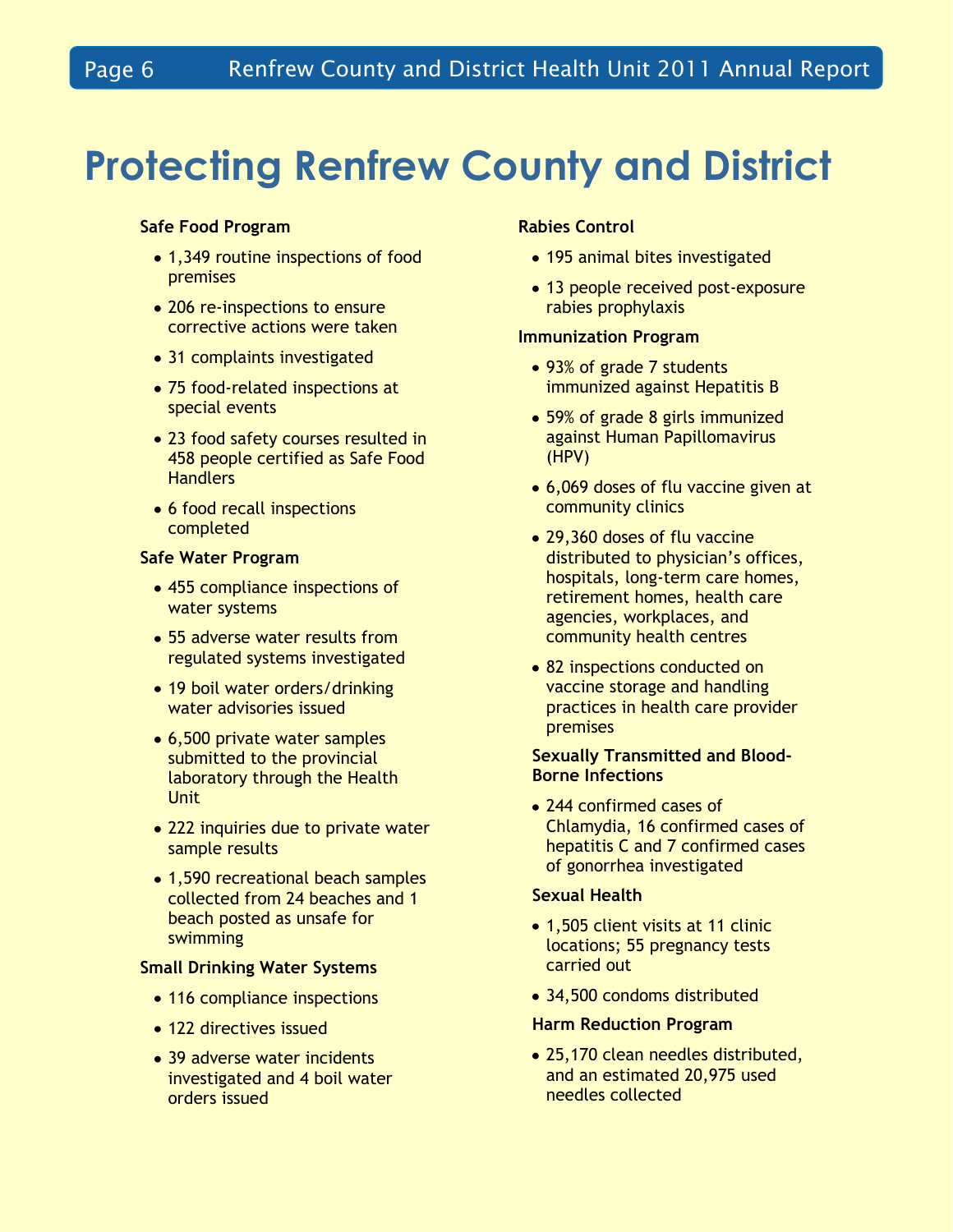# **Protecting Renfrew County and District**

### **Health Hazard Investigations**

- 30 indoor air quality complaints investigated
- 8 sewage complaints investigated
- 13 insect complaints investigated
- 6 rodent complaints investigated
- 8 housing complaints investigated

### **Enforcement of the Smoke Free Ontario Act**

- 12 charges laid by the Health Unit under the Smoke Free Ontario Act
- 183 worksites inspected for compliance with the Act
- 605 tobacco vendor inspections completed
- 190 enforcement checks using test shoppers completed

### **Rabies prevention and control**

Rabies is a very serious viral disease that is transmitted to humans by the bite of an infected mammal. It is typically fatal if a person is infected with the virus and treatment does not begin soon enough.

Renfrew County and District Health Unit is responsible for carrying out the provincial [Rabies Prevention and Control Protocol.](http://www.health.gov.on.ca/english/providers/program/pubhealth/oph_standards/ophs/progstds/protocols/rabies_prevention.pdf) The purpose of this Protocol is to prevent human cases of rabies. Health Unit activities under this Protocol include:

- Monitoring the incidence of rabies-positive animals in Renfrew County
- Developing and maintaining a Rabies Contingency Plan
- Investigating human exposures to animals suspected of having rabies
- Maintaining a supply of anti-rabies vaccine
- Assisting physicians in deciding when to give the vaccine to people who have been exposed to animals suspected of having rabies

"When an animal bite is reported to the Health Unit, the incident is investigated by a Public Health Inspector who orders the biting animal into quarantine for 10 days", explained Mike Grace, Coordinator in the Environmental Health Division. "If the virus was present in the mouth of the animal at the time of the bite, signs of rabies would show up in the animal within 10 days. The animal is assessed at the end of the quarantine period and if it is free of rabies symptoms, we can conclude that the animal was not infected at the time of the bite."

In 2011, 195 animal bites or other exposures were reported to the Health Unit for followup. Of these incidents, 13 people were treated with anti-rabies vaccine at the request of their physician.

If an animal bites you or if potentially infectious material such as saliva enters your eyes, nose, mouth or open wound, you should wash the area with soap and water immediately. Seek medical attention as soon as possible and make sure the Health Unit is contacted.